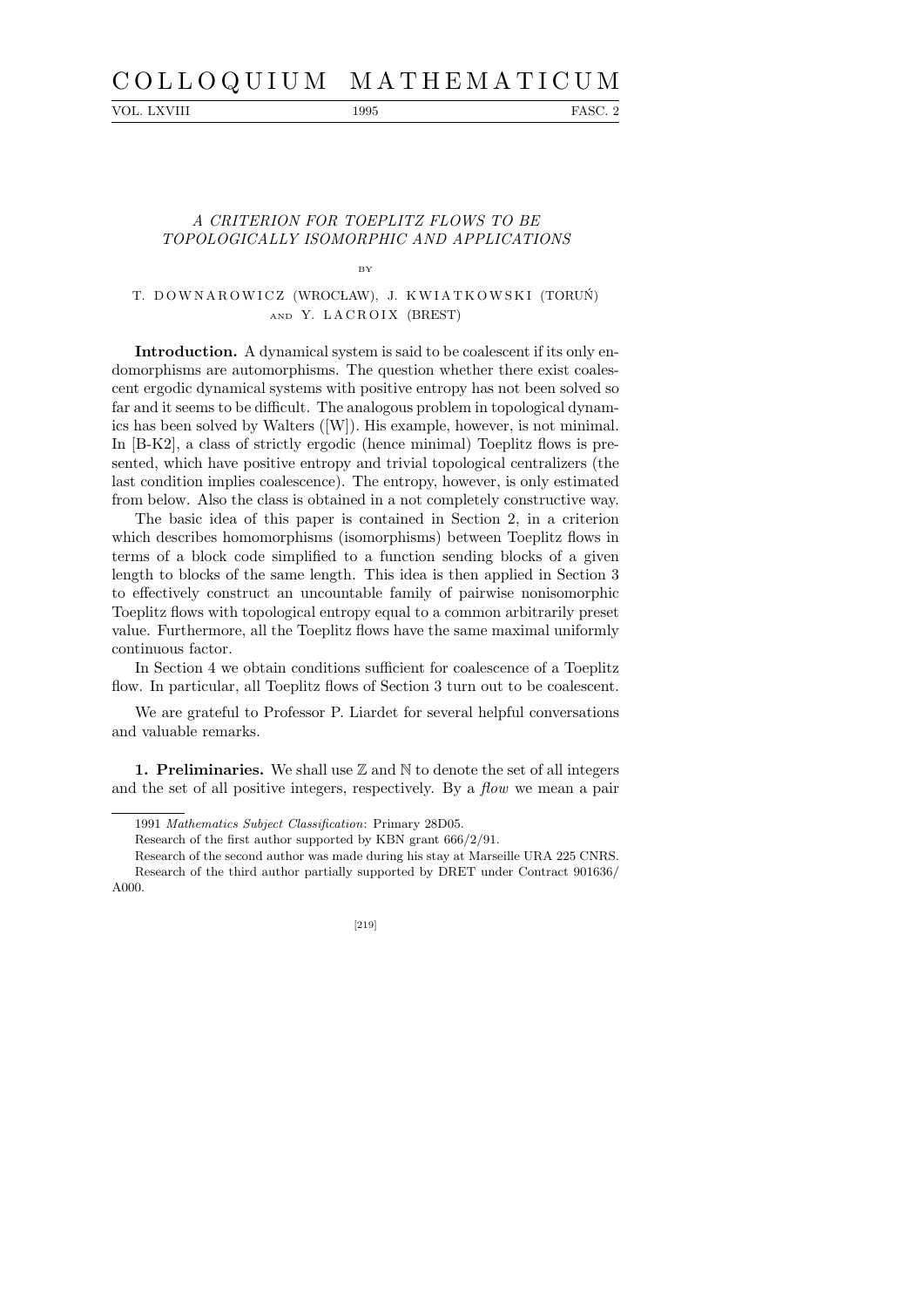$(X, T)$ , where X is a compact metric space and T is a homeomorphism of X. Recall that a flow  $(X, T)$  is said to be *minimal* provided X contains no proper nonempty T-invariant closed subsets.  $(X, T)$  is said to be *uniquely* ergodic if there exists a unique T-invariant Borel probability measure on X. We say that  $(X, T)$  is *strictly ergodic* if it is both minimal and uniquely ergodic.

By the *orbit-closure* of an element  $x \in X$  we mean the set

$$
\overline{O}(x) = \overline{\{T^n(x) : n \in \mathbb{Z}\}}.
$$

X is minimal if and only if it is equal to every orbit-closure  $\overline{O}(x)$ , with  $x \in X$ .

Let  $(Y, S)$  be another flow and let  $\pi : X \to Y$  be an onto continuous mapping such that  $\pi \circ T = S \circ \pi$ . We then say that  $(Y, S)$  is a *factor* of  $(X, T)$  (or  $(X, T)$  is an extension of  $(Y, S)$ ). The mapping  $\pi$  is then called a homomorphism from the flow  $(X, T)$  to the flow  $(Y, S)$ . The flows  $(X, T)$ and  $(Y, S)$  are said to be *topologically isomorphic* provided there exists a bijective homomorphism from  $(X, T)$  to  $(Y, S)$ .

The topological centralizer of a flow  $(X, T)$ , denoted by  $C_{top}(X, T)$ , is the set of all homomorphisms from  $(X, T)$  to itself (endomorphisms). A flow  $(X, T)$  is called *coalescent* if  $C_{top}(X, T)$  consists exclusively of isomorphisms (automorphisms). An even more restricted case occurs when  $C_{top}(X,T)$  is *trivial*, i.e., when it equals  $\{T^n : n \in \mathbb{Z}\}.$ 

Every minimal flow admits a maximal uniformly continuous factor,  $(G, 1)$ , where G is a compact monothetic group and 1 denotes the translation by a generator 1 of G.

All considerations of this note will be devoted to the case when  $X$  is a compact subset of  $\Sigma^{\mathbb{Z}}$ , where  $\Sigma$  is a finite set called an *alphabet*, and  $T = S$ is the left shift transformation. An element

$$
x = (\ldots, x(-2), x(-1), x(0), x(1), x(2), \ldots)
$$

of X will be viewed as a two-sided sequence over the alphabet  $\Sigma$ , while the indices will be called positions or coordinates. The position 0 is frequently called the central position.

By a *block B* over  $\Sigma$  we mean a finite sequence of elements of  $\Sigma$ , and |B| denotes its length. If  $x \in X$  then  $x(m, n)$  is the block

$$
x[m, n) = (x(m), x(m + 1), \dots, x(n - 1)).
$$

We say that a block B appears in x at the mth position if  $B = x[m, m+|B|)$ . We say that a block  $x[m, n]$  appears *periodically* in x if there exists a positive integer p (a period) such that  $x[m, n)$  appears in x at positions  $m + kp$  for all integers k.

Each homomorphism  $\pi$  of flows which are subshifts over a finite alphabet  $\Sigma$  is determined by a *block code*, i.e., a function  $C: \Sigma^{2n} \to \Sigma$  ( $n \in \mathbb{N}$  will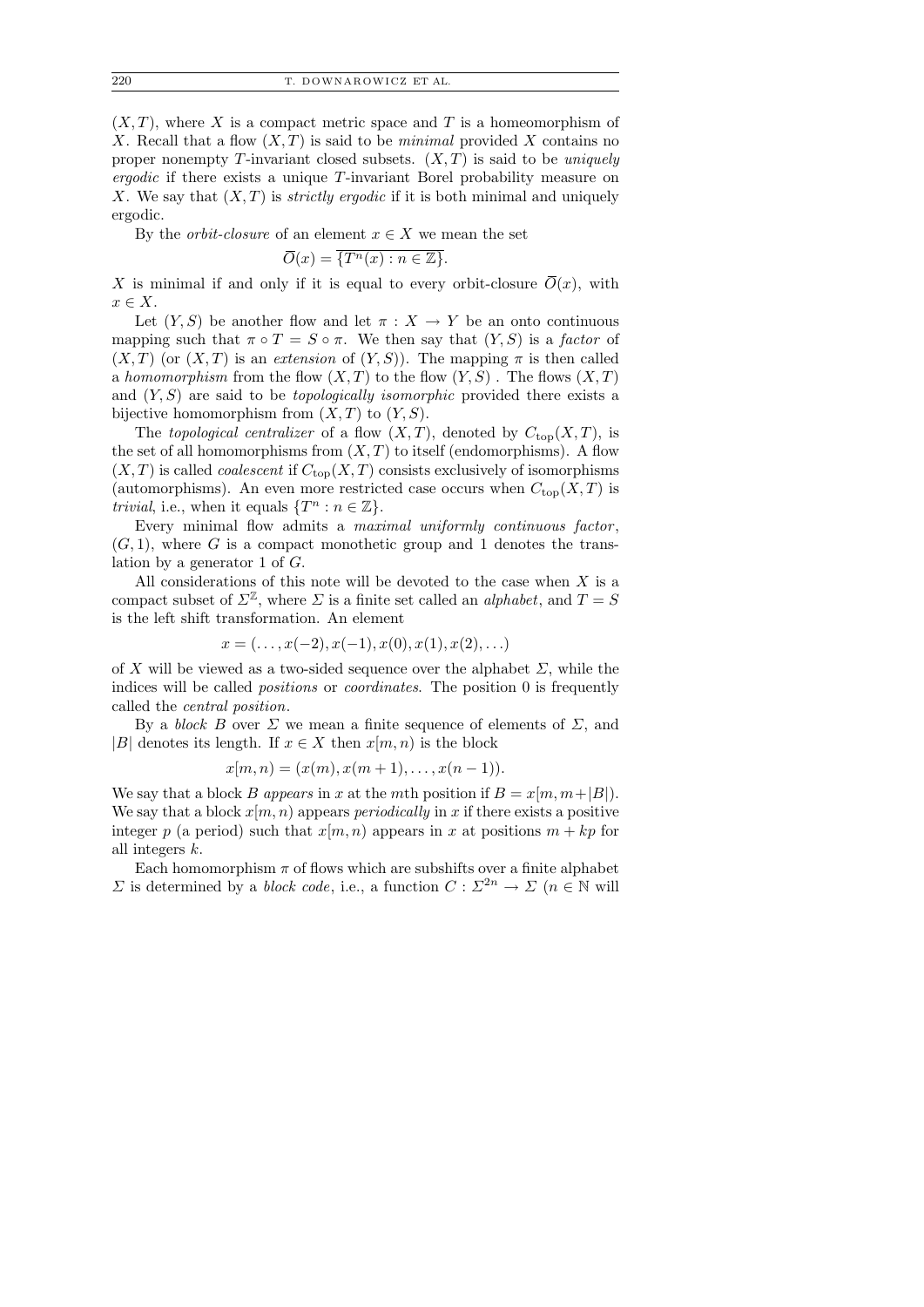be called the length of the code) in the following way:

$$
\pi x(m) = C(x[m - n, m + n)).
$$

Toeplitz sequences over  $\Sigma$  are those in which every block appears periodically. Usually we exclude periodic sequences. If  $\omega$  is a Toeplitz sequence, we can consider the following objects (see [Wi]):

1) The p-periodic parts,  $\text{Per}_p(\omega) = \{n \in \mathbb{Z} : \omega(n) \text{ appears in } \omega \text{ p-}$ periodically  $\}$ . A period p is called *essential* if it is the smallest of the periods which yield the same periodic part.

2) A period structure of  $\omega$ , which is an increasing sequence  $p_0, p_1, p_2, \ldots$ of essential periods with the following properties:  $p_0 \geq 2$ , the period of any block in  $\omega$  is a divisor of some  $p_t$ , and for each nonnegative integer t,  $p_t$ divides  $p_{t+1}$ .

3) The t-skeleton (for each t), which equals  $Per_{p_t}(\omega)$ . The positions in the complement to the  $t$ -skeleton will be called  $t$ -holes. Intervals (possibly empty) contained between two consecutive t-holes will be called t-intervals.

4) The collection  $W_t(\omega)$  (for each t) of all blocks of the form  $\omega [kp_t,$  $(k+1)p_t$ ) will be called the *t*-symbols.

Note that t-symbols from  $W_t(\omega)$  may differ only at the t-holes. From the definition of the Toeplitz sequence it follows that for a given integer  $n$ there exists t such that the t-symbols have t-holes at least n positions away from both the ends. (Pick t with  $p_t$  equal to a multiple of the period of  $\omega[-n, n)$ .)

It is known that every Toeplitz flow  $(\overline{O}(\omega), S)$  is minimal, and that the maximal uniformly continuous factor of  $(\overline{O}(\omega), S)$  is identical with the padic integers  $(G_p, 1)$ , where p is a period structure  $(p_t)$  (see [Wi]). It is worth noticing that the corresponding homomorphism from  $O(\omega)$  to  $G_p$  is 1-1 exactly on the subset of  $\overline{O}(\omega)$  consisting of Toeplitz sequences.

The monothetic group  $G_p$  consists of elements of the form

$$
h = (h(t)) \in \prod_{t=1}^{\infty} \{0, 1, \dots, p_t - 1\}
$$

such that  $h(t + 1) = h(t) \mod p_t$ . By identifying every  $h \in G_p$  which is constantly j starting from some  $t_0$  with the positive integer j, and every h for which  $h(t) = p_t - j$  starting from some  $t_0$  with the negative integer  $-j$ , the group  $G_p$  can be viewed as a compactification of the integers. In this setting  $1 = (1, 1, 1, ...)$  is the generator of  $G_p$ . The sets

$$
H_t = \{ h \in G_p : h(s) = 0 \text{ for } s \le t \}
$$

are closed and open subgroups admitting exactly  $p_t$  cosets:

$$
H_t
$$
,  $H_t + 1$ ,  $H_t + 2$ ,...,  $H_t + p_t - 1$ .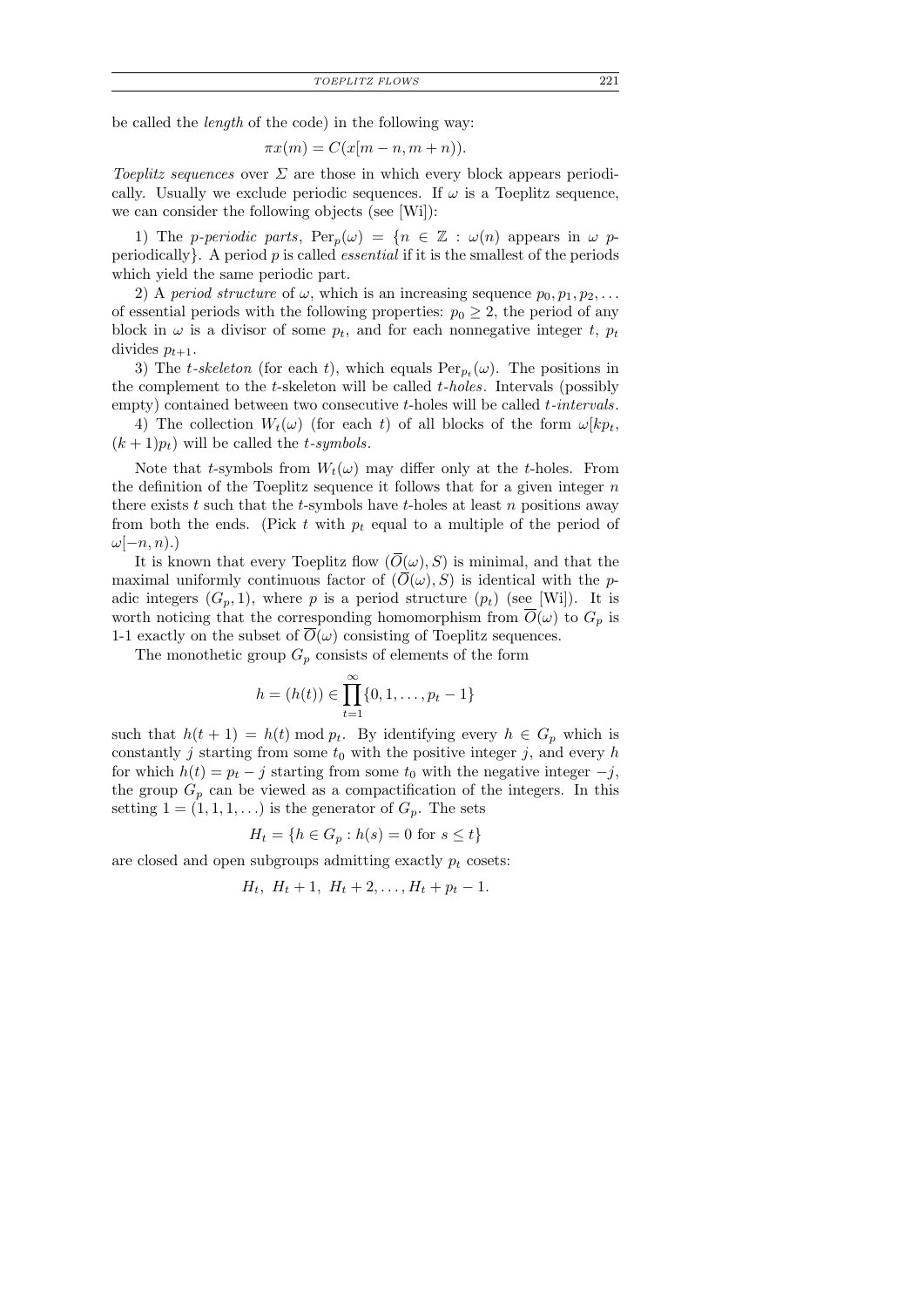The cosets of the subgroups  $H_t$  form a base for the topology in  $G_p$ . In this notation every function  $f: G_p \to \Sigma$  defines a sequence over  $\Sigma$ , by simply restricting the domain to Z.

A function  $f: G_p \to \Sigma$  defines a Toeplitz sequence if f is continuous at each integer  $j \in G_p$  (i.e., if for each j there exists a t such that f is constant on the coset of  $H_t$  which contains j). As in [D1], it is necessary to only consider functions  $f$  with unremovable discontinuities, i.e., such that the set of discontinuities of f,  $D(f)$ , cannot be made smaller by only changing the function on  $D(f)$ . We denote the family of such functions by F. If  $f \in F$  then  $D(f)$  is nowhere dense and closed. Every Toeplitz sequence  $\omega$  is defined by a function  $f: G_p \to \Sigma$ ,  $f \in F$ , where  $G_p$  is the maximal uniformly continuous factor of  $(\overline{O}(\omega), S)$  (see [D1], [D-I]).

Given a function  $f: G_p \to \Sigma$  and  $t \geq 0$ , we can define a function  $f^{(t)}: H_t \to \Sigma^{p_t}$  by the formula

$$
f^{(t)}(h) = (f(h), f(h+1), \dots, f(h+p_t-1)) \quad (h \in H_t).
$$

Note that

$$
D(f^{(t)}) = \bigcup_{j=0}^{p_t-1} (D(f) \cap (H_t + j)) - j.
$$

If  $f \in F$  and  $\mathbb{Z} \cap D(f) = \emptyset$  then the same holds for  $f^{(t)}$  (the domain of  $f^{(t)}$ ),  $H_t$ , can also be viewed as a group of the form  $G_p$ ). It is not hard to see that if now  $h \notin D(f^{(t)})$  then  $f^{(t)}(h) \in W_t(\omega)$ , where  $\omega$  is the Toeplitz sequence defined by  $f$ .

2. Isomorphism theorems. Let  $\omega$  and  $\eta$  be two Toeplitz sequences over an alphabet  $\Sigma$ , and having the same period structure p. (Two Toeplitz sequences over finite alphabets can always be viewed as sequences over a common finite alphabet.) Suppose there exists a homomorphism  $\pi$  from  $(\overline{O}(\omega), S)$  to  $(\overline{O}(\eta), S)$ . Then  $\pi$  preserves the maximal uniformly continuous structures of both flows, so it induces a homomorphism  $\pi'$  from  $(G_p, 1)$  to itself. But every such homomorphism is addition of an element  $h_0$  in  $G_p$ . Thus, denoting by  $\pi_1$  and  $\pi_2$  the natural homomorphisms from  $(\overline{O}(\omega), S)$ and from  $(\overline{O}(\eta), S)$  to  $G_p$ , respectively, we obtain the following commutative diagram:

$$
\begin{array}{ccc}\n\overline{O}(\omega) & \xrightarrow{\pi} & \overline{O}(\eta) \\
\pi_1 \downarrow & & \downarrow \pi_2 \\
G_p & \xrightarrow[h_0] & G_p\n\end{array}
$$

We then say that  $\pi$  is *over*  $h_0$ . Notice that from the diagram and earlier remarks it follows that  $\pi$  sends Toeplitz sequences in a 1-1 way to Toeplitz sequences.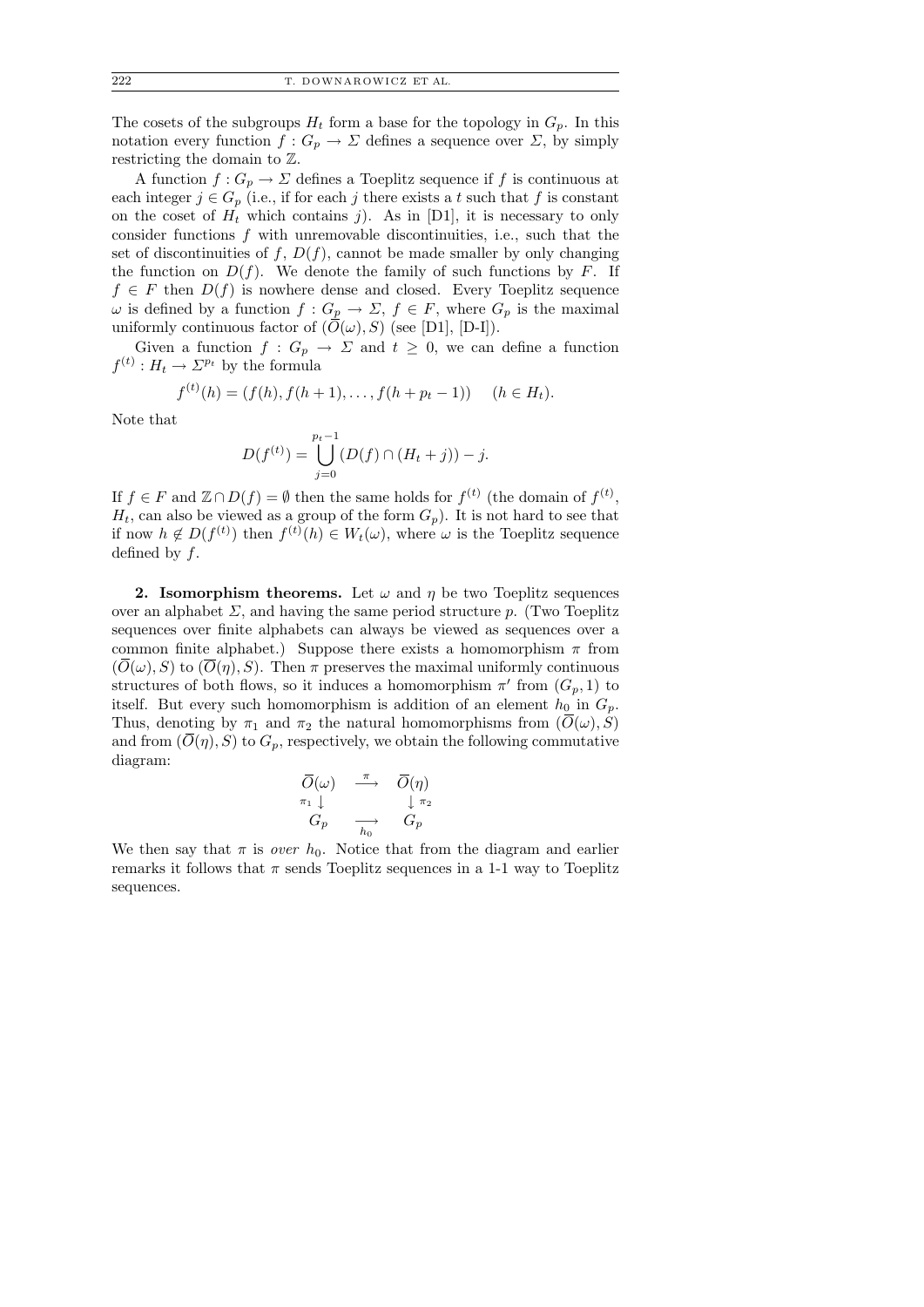*TOEPLITZ FLOWS* 223

We first consider the existence of homomorphisms from  $(\overline{O}(\omega), S)$  to  $(\overline{O}(\eta), S)$  which are over zero. It is obvious that an equivalent condition for such a homomorphism to be over zero is that  $\pi\omega = \eta$ , because  $\omega$  and  $\eta$  are the unique elements sent to zero by  $\pi_1$  and  $\pi_2$ , respectively.

THEOREM 1. There exists a homomorphism (isomorphism)  $\pi$  from  $(\overline{O}(\omega), S)$  to  $(\overline{O}(\eta), S)$  over zero if and only if for some  $t \geq 0$  there exists a function (bijective function)  $\Pi: W_t(\omega) \to W_t(\eta)$  such that

 $\eta[kp_t, (k+1)p_t) = \Pi(\omega[kp_t, (k+1)p_t))$ 

for every integer k.

P r o o f. Necessity will be derived from the fact that  $\pi$  is determined by some block code C. Namely, let t be such that the holes in the t-symbols of  $\omega$ are at least  $n$  positions away from the ends, where  $n$  is the length of the code C. Note that now each t-symbol in  $\omega$  is preceded and followed by at least n fixed symbols (not depending on the particular choice of the  $t$ -symbol), and hence it determines through C the entire corresponding t-symbol of  $\eta$ . Thus the function  $\Pi$  can be defined.

For sufficiency notice the following: every  $\omega' \in \overline{O}(\omega)$  is a concatenation of t-symbols, perhaps shifted to positions of the form  $kp_t + j$ , for some  $0 \leq j <$  $p_t$ . Thus the application of the function  $\Pi$  to  $\omega'$  (in a natural way: t-symbol after t-symbol) will produce a concatenation of t-symbols of  $\eta$  shifted to the same positions  $kp_t + j$ . This procedure defines a function  $\pi$  from  $(\overline{O}(\omega), S)$ to some set of sequences. Now,  $\pi$  is easily seen to be continuous and shiftpreserving, hence the image by  $\pi$  is a minimal subshift. But, since  $\pi\omega = \eta$ , the image must equal  $\overline{O}(\eta)$ , and  $\pi$  is a homomorphism from  $(\overline{O}(\omega), S)$  to  $(\overline{O}(n), S)$ , as desired. The isomorphism case is now immediate.

The above theorem can also be expressed in terms of the functions on  $G_p$  defining the Toeplitz sequences  $\omega$  and  $\eta$ . The proof of the following statement is an immediate consequence of Theorem 1 along with the fact that if  $f \in F$  then f restricted to Z fully determines f except on  $D(f)$ , and of the remarks following the definition of  $f^{(t)}$ .

THEOREM 2. Let  $f: G_p \to \Sigma$  and  $g: G_p \to \Sigma$  be such that  $f \in F$ ,  $g \in F$ ,  $\mathbb{Z} \cap D(f) = \emptyset$ ,  $\mathbb{Z} \cap D(g) = \emptyset$ , *i.e.*, both functions define Toeplitz sequences, say  $\omega$  and  $\eta$ , respectively. Then there exists a homomorphism (isomorphism) over zero from  $(\overline{O}(\omega), S)$  to  $(\overline{O}(\eta), S)$  if and only if for some  $t \geq 0$  there exists a function (bijective function)  $\Pi : W_t(\omega) \to W_t(\eta)$  such that for every  $h \in H_t \setminus D(f^{(t)}),$ 

$$
g^{(t)}(h) = \Pi(f^{(t)}(h)).
$$

Note that if the above is satisfied then  $D(g^{(t)}) \subset D(f^{(t)})$ , and in the isomorphism case we have equality. Also note that the function  $\Pi$  is always onto.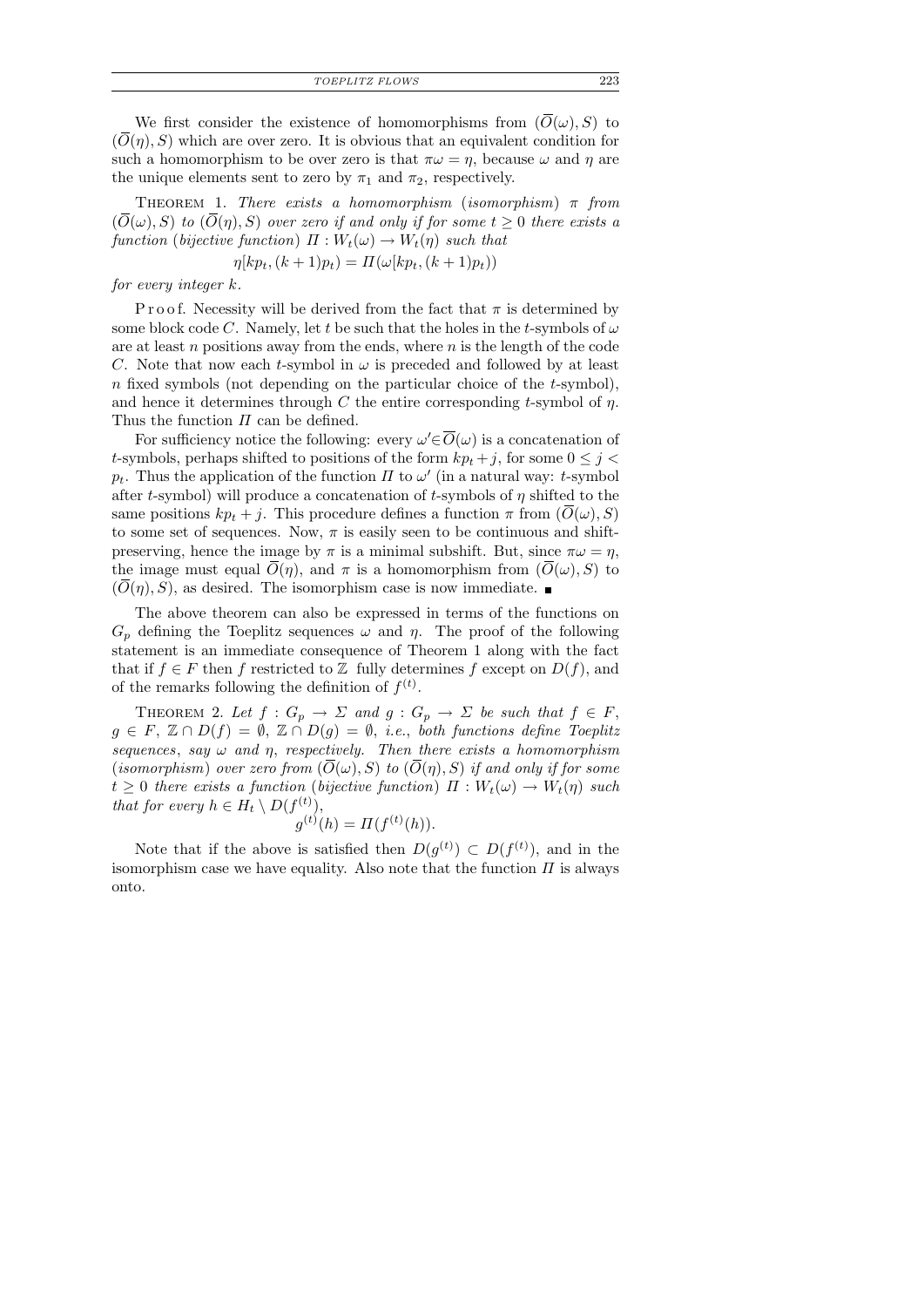Our next step is getting rid of the assumption that the homomorphism is over zero. An appropriate theorem will be formulated in terms of functions on  $G_p$ .

Theorem 3. With the assumptions of Theorem 2, there exists a homomorphism (isomorphism) from  $(\overline{O}(\omega), S)$  to  $(\overline{O}(\eta), S)$  over some  $h_0 \in G_p$ if and only if for some  $t \geq 0$  there exists a function (1-1 function)  $\Pi$ :  $W_t(\omega) \to \Sigma^{p_t}$  such that for every  $h \in H_t \setminus D(f^{(t)}),$ 

$$
(g \circ h_0)^{(t)}(h) = \Pi(f^{(t)}(h)),
$$

where  $g \circ h_0$  denotes the ordinary composition of g with addition of  $h_0$  on  $G_p$ .

Proof. First observe that if  $g \circ h$  defines a Toeplitz sequence,  $\eta'$ , for an  $h \in G_p$  then  $\eta' \in \overline{O}(\eta)$  (see [D1]). Also  $\eta'$  is the unique element in the preimage of h by  $\pi_2$ , the maximal uniformly continuous factor of  $(\overline{O}(\eta), S)$ . Now, if a homomorphism  $\pi$  over  $h_0$  exists then  $\pi\omega$  is a Toeplitz sequence, and it is the one defined by  $g \circ h_0$ . Next apply Theorem 2 to  $\omega$  and  $\pi \omega$ . Conversely, the formula involving  $\Pi$  in the assertion yields, by Theorem 2, the existence of a homomorphism over zero from  $(O(\omega), S)$  to the orbit-closure of the Toeplitz sequence,  $\eta'$ , defined by  $g \circ h_0$ . Applying the translation by  $-h$  we see that  $\eta$  belongs to this orbit-closure, which hence equals  $\overline{O}(\eta)$ . Thus we have a homomorphism from  $(\overline{O}(\omega), S)$  to  $(\overline{O}(\eta), S)$  over  $h_0$ , since the last is the image of  $\eta'$  by  $\pi_2$ .

3. An uncountable family. We now present a construction of an uncountable family of Toeplitz sequences over two symbols with the following properties: the corresponding Toeplitz flows are strictly ergodic with zero entropy, they all have the same maximal uniformly continuous factor, and are pairwise nonisomorphic. Later we modify the construction to obtain another family of Toeplitz flows with the same properties except that the topological entropy will have an arbitrarily preset common value between 0 and  $\log 2$ . Below we will identify the group  $G_p$  with its homeomorphic copy (a Cantor set) C on an interval.

Construction. Let  $\Sigma = \{0,1\}$ . Consider the quotient equivalence relation R of  $G_p/\mathbb{Z}$  in  $G_p$ :

$$
h_1Rh_2 \Leftrightarrow h_1 - h_2 \in \mathbb{Z}.
$$

Obviously, the corresponding equivalence classes are countable, hence the number of classes is continuum. Choose one representative  $c_{\alpha}$  from each class except the class of zero ( $\alpha$  indexes the classes). Next, for each  $\alpha$  find  $a_{\alpha} \notin \mathbb{Z}$  and  $b_{\alpha} \notin \mathbb{Z}$  such that  $b_{\alpha} - a_{\alpha} = c_{\alpha}$ , and let  $f_{\alpha} : G_p \to \Sigma$  be equal to  $1_{[a_\alpha,b_\alpha]\cap\mathbf{C}}$ . Obviously,  $f_\alpha \in F$ . Since  $f_\alpha$  has the only discontinuities at  $a_\alpha$ and  $b_{\alpha}$ , it defines a Toeplitz sequence, say  $\eta_{\alpha}$ . It follows e.g. from [D-I] that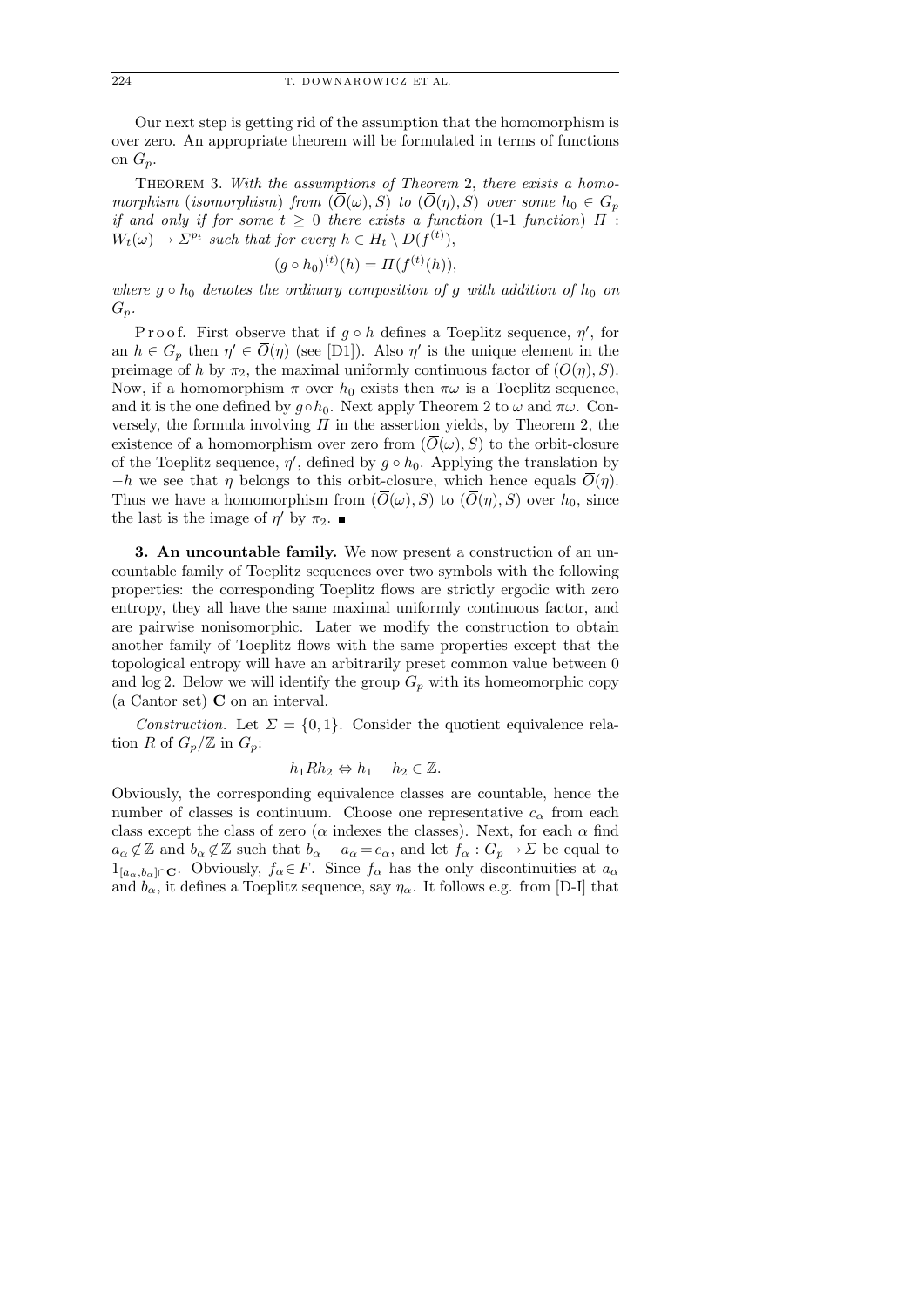*TOEPLITZ FLOWS* 225

 $\eta_{\alpha}$  is regular, hence its orbit-closure is strictly ergodic and has zero entropy. It is not hard to see that the maximal uniformly continuous factor of the Toeplitz flow generated by the Toeplitz sequence  $\eta_{\alpha}$  equals  $G_p$  (see e.g. [D1], Theorem 3). Note that for any  $h \in G_p$  the function  $f_\alpha \circ h$  has exactly two discontinuities differing by  $c_{\alpha}$ . Thus, for a given  $t \geq 0$ , the difference between the only two discontinuity points of the function  $(f_{\alpha} \circ h)^{(t)}$  is R-equivalent to  $c_{\alpha}$ . Now, applying Theorem 3 and the note following Theorem 2, we conclude that the Toeplitz flows generated by the Toeplitz sequences  $\eta_{\alpha}$  are pairwise nonisomorphic.

Finally, we apply the technique of "mixing" to modify the obtained family of Toeplitz flows to one with a common nonzero entropy. This technique has been already presented in [D-I] and then developed in [D2]. Pick a positive integer n and let  $q_0 = n$  and  $q_t = np_{t-1}$   $(t > 0)$ . The group  $G_q$  can be identified with a union of n disjoint copies of  $G_p$  on an interval. Choose a Toeplitz sequence  $\eta$  with period structure  $q$  and topological entropy equal to a preset value  $\varepsilon \in (0, \log 2)$ . Then let  $f : G_q \to \Sigma$  be a function in F defining  $\eta$ . The existence of such objects is shown in [D-I]. Next, let  $r_0 = n + 1$  and  $r_t = (n + 1)p_{t-1}$   $(t > 0)$ . The group  $G_r$  can be viewed as a disjoint union of one copy of  $G_p$  and one of  $G_q$ . For each index  $\alpha$  define a function  $g_{\alpha}: G_r \to \Sigma$  by putting  $f_{\alpha}$  on the copy of  $G_p$  (as in the first part of the construction) and f on the copy of  $G_q$ . It is seen that  $g_\alpha \in F$ and it defines a Toeplitz sequence, say  $\omega_{\alpha}$ . (The sequence  $\omega_{\alpha}$  is obtained from  $\eta_{\alpha}$  and  $\eta$  by taking their entries alternately:  $\omega_{\alpha}((n+1)m) = \eta_{\alpha}(m)$ ,  $\omega_{\alpha}((n+1)m+k) = \eta(nm+k-1)$   $(0 < k \leq n)$ . Suppose there exists a homomorphism over some  $h_0 \in G_r$  from the orbit-closure of one of the  $\omega_{\alpha}$  to another. If  $h_0(0) = 0$  then  $h_0$  sends the copy of  $G_p$  in  $G_r$  to itself, hence it induces a homomorphism of the orbit-closures of the corresponding sequences  $\eta_{\alpha}$ , which is impossible. In other cases consider  $h^{n}$ , to obtain the same contradiction. A similar argument can be used to show that the maximal uniformly continuous factor for each  $\alpha$  is  $G_r$ . As easily computed, the topological entropy of  $\omega_{\alpha}$  equals  $\varepsilon n/(n+1)$ , which can be an arbitrary number in  $(0, \log 2)$ .

4. The problem of coalescence. The question whether all Toeplitz flows are coalescent seems to remain still open. We can give a positive answer for flows generated by several special types of Toeplitz sequences. Some of the results stated below can be found in earlier papers; however, applying the isomorphism criterion simplifies the proofs. The following idea covers most of previously obtained results.

LEMMA 1. Suppose  $\pi$  is a noninvertible endomorphism of a Toeplitz flow  $(O(\omega), S)$ . Let n be the length of the corresponding block code. Then, for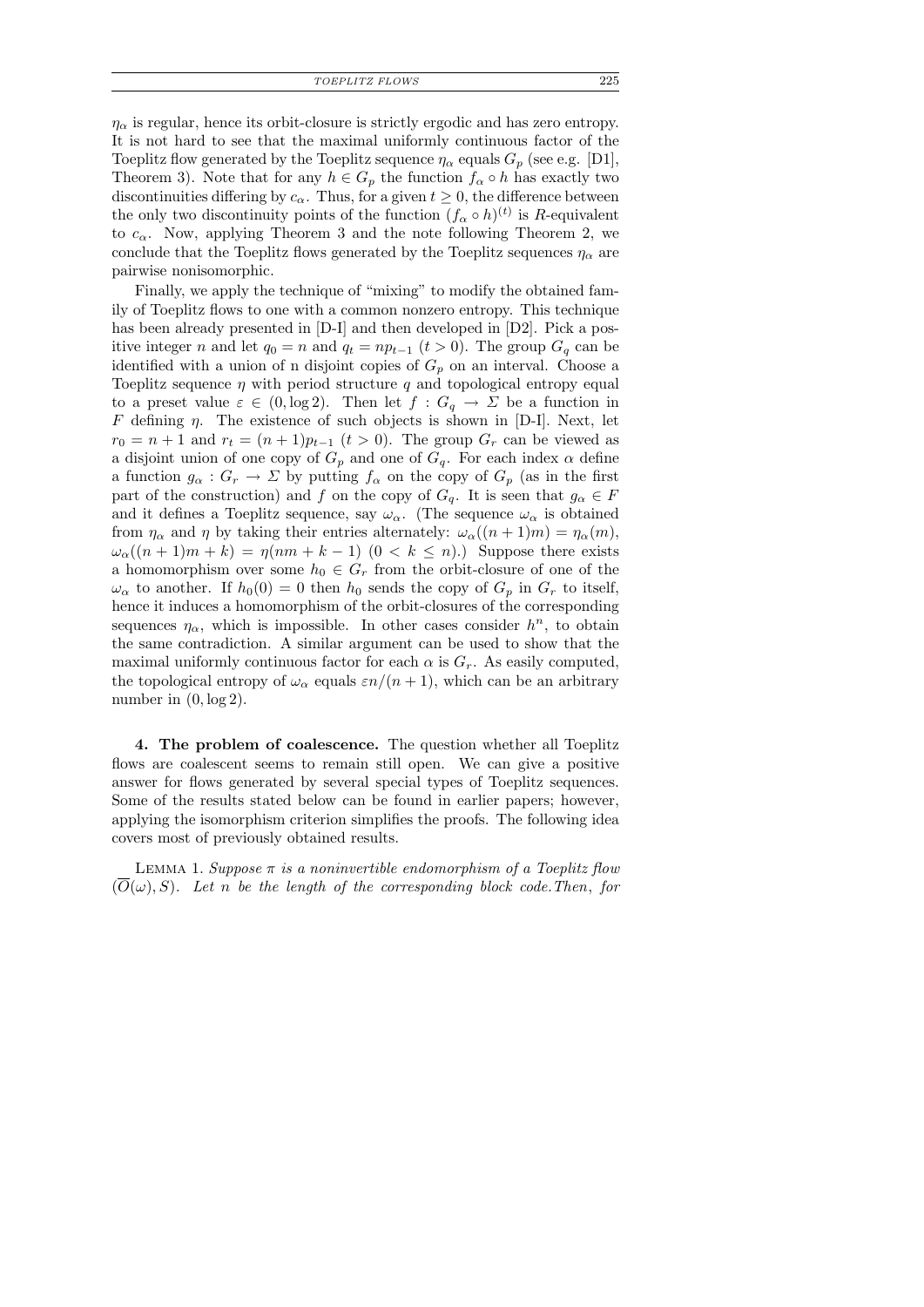every  $t \geq$  some  $t_0$ , there exist t-intervals  $I_0, I_1, \ldots, I_k$  with the following properties:

- 1)  $|I_0| = m_t = \max\{|I| : I \text{ a } t\text{-interval}\} \geq 2n,$
- 2)  $|I_{i-1}|-2n<|I_i|<|I_{i-1}|$ , for  $i=1,\ldots,k$ ,
- 3)  $|I_k| < 2n$ .

P r o o f. The proof consists of three parts.

P a r t 1. First observe that all possible systems of  $t$ -symbols to be found as  $W_t(\omega')$  with  $\omega' \in \overline{O}(\omega)$  are those obtained by dividing  $\omega$  into blocks of length  $p_t$  (which is possible in exactly  $p_t$  different ways). Every such partition induces a partition of the t-skeleton and of the complementary set of t-holes (both are  $p_t$ -periodic sets). We say that such a partition hits a t-interval  $I$  if it separates the two  $t$ -holes at the ends of  $I$ . Now, the number of different t-symbols obtained by one such partition of  $\omega$  is determined by the induced partition of the set of t-holes. Hence, if two partitions hit the same t-interval, they result in equally rich sets of t-symbols.

P a r t 2. Imagine the Toeplitz sequences  $\omega, \pi \omega, \pi^2 \omega, \ldots$  written one under another with the central positions lined up. Find in  $\omega$  some t-interval  $I_0$ with  $|I_0| \geq 2n$ . Clearly, there are no t-holes directly below the central part of  $I_0$ ,  $I_0[n, |I_0| - n)$ , which means that below  $I_0$  there appears a t-interval, say  $I_1$ , of length at least  $|I_0| - 2n$ . Apply a partition of  $\omega$  hitting  $I_0$  in its center, so that the resulting  $t$ -symbols have  $t$ -holes at least  $n$  positions away from their ends. Now, as in the proof of Theorem 1, passing to underlying t-symbols in  $\pi\omega$  agrees with the action of a function  $\Pi$ . Since  $\pi$ is noninvertible, there must be less t-symbols below than above. Suppose  $|I_1| \geq 2n$ . Then we can repeat the whole procedure in the next step to find  $I_2$  in  $\pi^2\omega$ . Similarly, we also apply a new partition hitting  $I_1$  in its center. Observe that the previous partition of  $\pi\omega$  also hits the *t*-interval  $I_1$  (possibly not in its center). As proved in part 1, both partitions yield equally rich sets of t-symbols in  $\pi\omega$ , while in  $\pi^2\omega$  we have even less t-symbols. We can continue this procedure as long as the resulting t-intervals  $I_1, I_2, \ldots$  have lengths  $\geq 2n$ . Since the consecutive quantities of t-symbols cannot decrease infinitely, it is seen that in some step  $k$  we arrive at a  $t$ -interval with length  $\langle 2n, \text{ as desired in 3} \rangle$ .

P a r t 3. Starting the above construction from a t-interval of maximal length and then choosing a subsequence with appropriately decreasing lengths, we obtain a sequence as in the assertion.  $\blacksquare$ 

The following condition was introduced in [B-K1]:

DEFINITION 1. We say that a Toeplitz sequence  $\omega$  has separated holes if for each positive integer m there exists  $t \geq 0$  such that any two consecutive t-holes in  $\omega$  are at least m positions apart.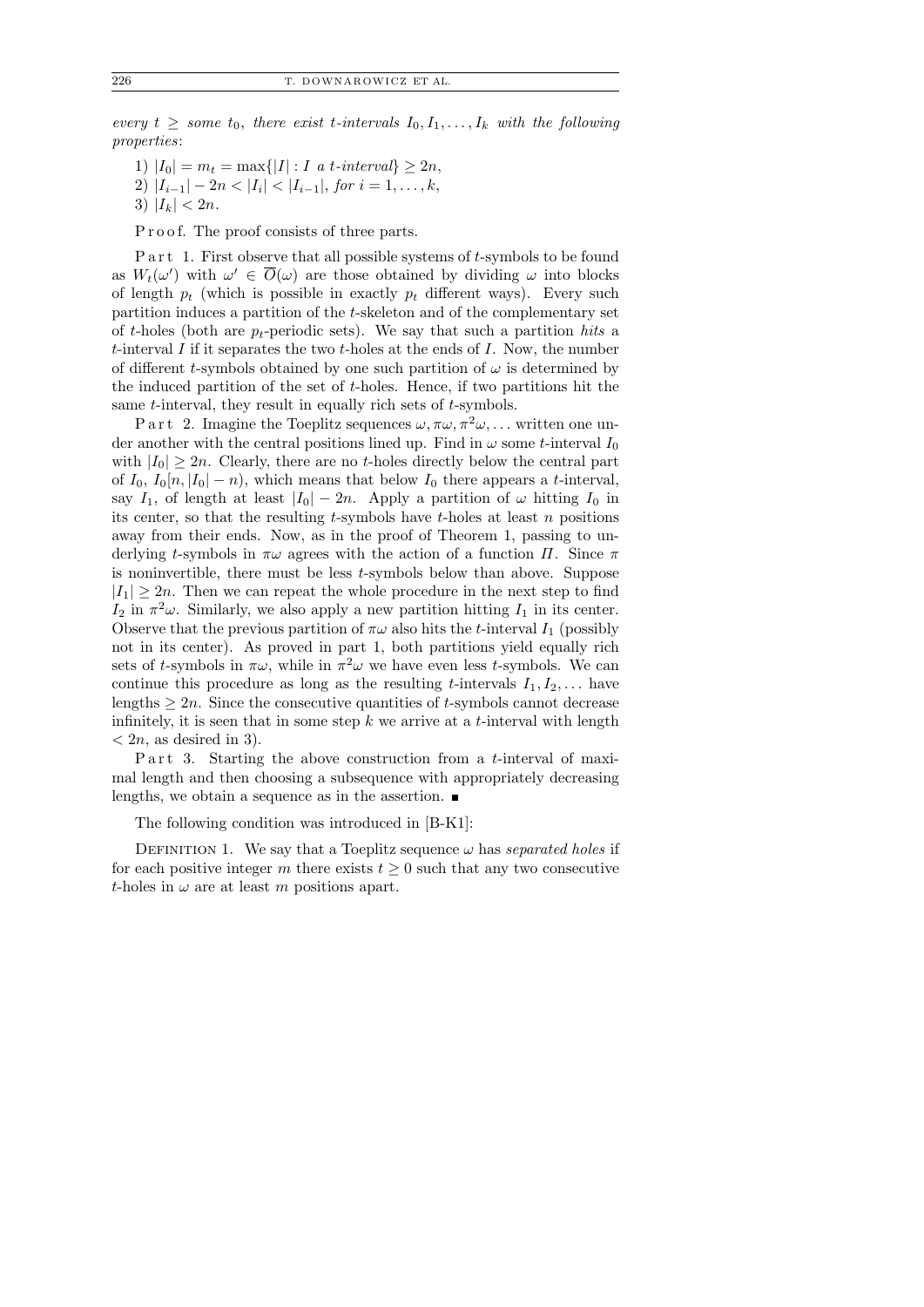*TOEPLITZ FLOWS* 227

It is not hard to see that in terms of the function  $f: G_p \to \Sigma$  defining a Toeplitz sequence the above condition means that  $D_f$  has at most one representative in every R-equivalence class. We can now improve a result of [B-K1] where it was stated only for sequences over two symbols:

THEOREM 4. If  $\omega$  is a Toeplitz sequence with separated holes then  $(O(\omega), S)$  is coalescent.

P r o o f. For sequences with separated holes condition 3) of Lemma 1 cannot be satisfied for large  $t$ .

It was proved in [B-K2] that the centralizer of a Toeplitz flow obtained from the so-called generalized Oxtoby sequence is trivial (which implies coalescence of such flows). As an application of Lemma 1 we can derive coalescence for generalized Oxtoby sequences almost immediately. First recall the definition of a generalized Oxtoby sequence (cf. condition (∗) in [B-K2]):

DEFINITION 2. A Toeplitz sequence  $\omega$  is called a *generalized Oxtoby* sequence provided for each  $t > 0$  and each integer k, if  $\omega[kp_t, (k+1)p_t]$ contains a  $(t + 1)$ -hole then all *t*-holes in this interval are  $(t + 1)$ -holes.

Now, for a generalized Oxtoby sequence  $\eta$ , choose t such that  $p_{t-1} > 4n$ . As easily seen, if  $|I_0| = m_t > 2p_{t-1}$ , then the next available smaller length of a t-interval is shorter by at least  $p_{t-1}$ , hence a t-interval  $I_1$  as in Lemma 2 cannot exist. Suppose that

$$
2p_{t-1} > m_t > p_{t-1}
$$

for all sufficiently large t. Consider  $I_0$ ,  $I_1$  and  $I_2$ , the longest, second longest and third longest  $(t + 1)$ -intervals. We have

$$
|I_0| = m_{t+1} > p_t, \quad |I_1| \le m_t < p_t \quad \text{and} \quad |I_2| \le m_{t-1} < p_{t-1}.
$$

Since  $p_t \geq 2p_{t-1}$ , we obtain

$$
|I_0| - |I_2| > p_{t-1} > 4n.
$$

Again, the sequence of Lemma 2 cannot exist, and the coalescence follows.

Finally, we can point out another condition sufficient for coalescence of a Toeplitz flow. Recall that a Toeplitz sequence is called regular if the densities in Z of the t-skeletons tend to 1, or, equivalently, if  $h_t/p_t \to 0$ , where  $h_t$  denotes the number of t-holes in each period. A condition slightly stronger than regularity is used in the following statement:

THEOREM 5. If

$$
h_t^2/p_t \to 0 \quad \text{as } t \to \infty,
$$

then the Toeplitz flow  $(\overline{O}(\omega), S)$  is coalescent.